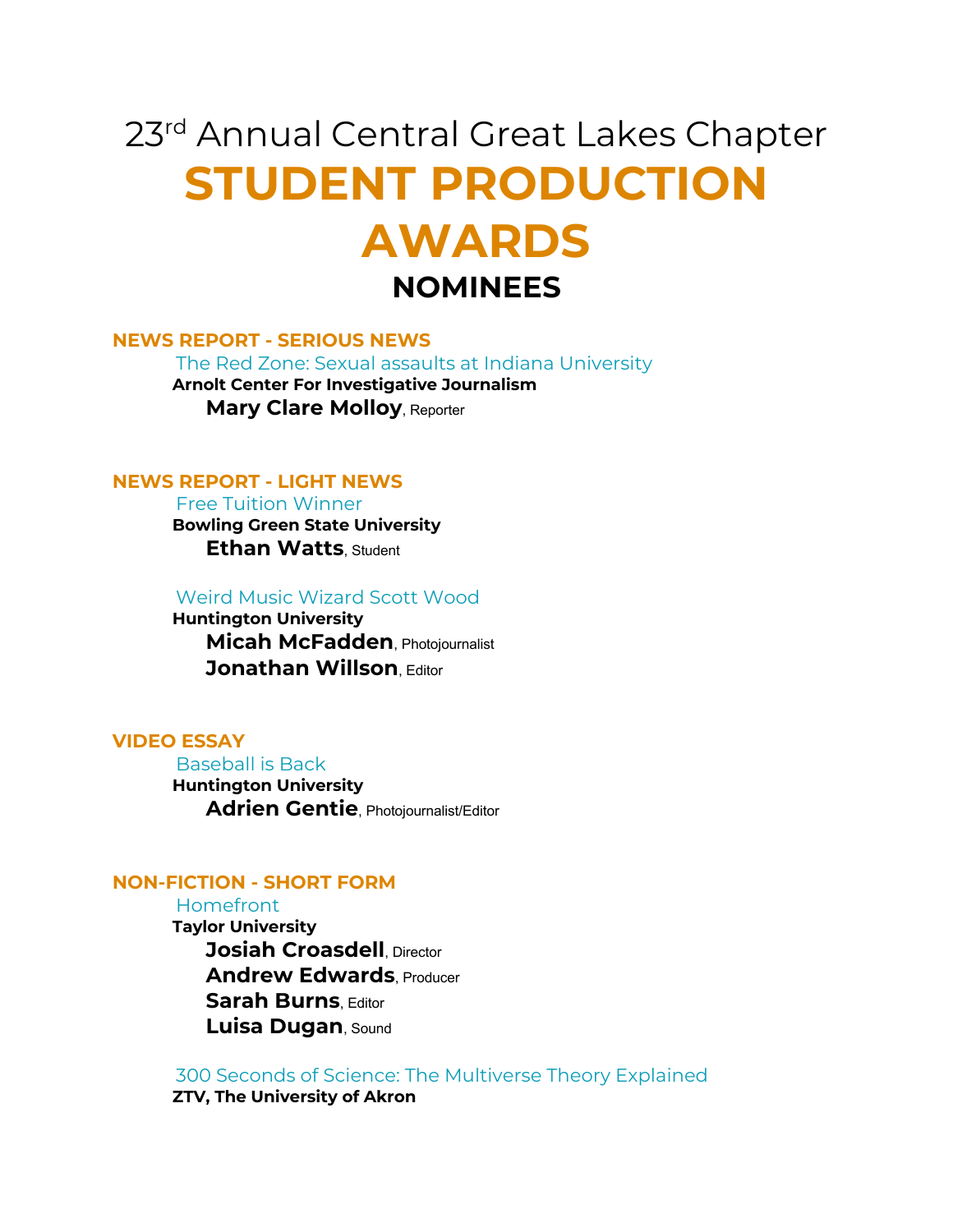**Grace Thanasiu**, Producer **Natalie Savage**, Writer, Editor

180

 **Taylor University Grace Zander**, Director **Moira DeCraene**, Producer **Lizette Bulthuis**, Editor **Andrew Neal**, Videographer

# Kojak: A Fuller Life

 **Taylor University Darien Taylor, Director Hannah Caruana**, Producer **Marissa Williams**, Editor **Jonathan Bomers**, Videographer

# 300 Seconds of Science: Rolling Back the Rock!

 **ZTV, The University of Akron Nicole Maxhimer**, Producer **Christian Locke**, Writer, Editor

# 5 Minute Flashback: The Battle of Lake Erie

 **ZTV, The University of Akron Grace Thanasiu**, Producer, Writer, Editor

## 5 Minute Flashback: The Meaning Behind the AIDS Memorial Quilt

 **ZTV, The University of Akron Grace Thanasiu**, Producer **Ty Ellis-Clouser**, Writer, Editor

# **NON-FICTION - LONG FORM**

Tim Hawkins: Professional Moron

 **Taylor University**

 **Christina Russell**, Director **Carolyn Davis**, Producer **Heidi Dalton**, Videographer **Caleb Couvion**, Editor

Lizzi: Deeper than Water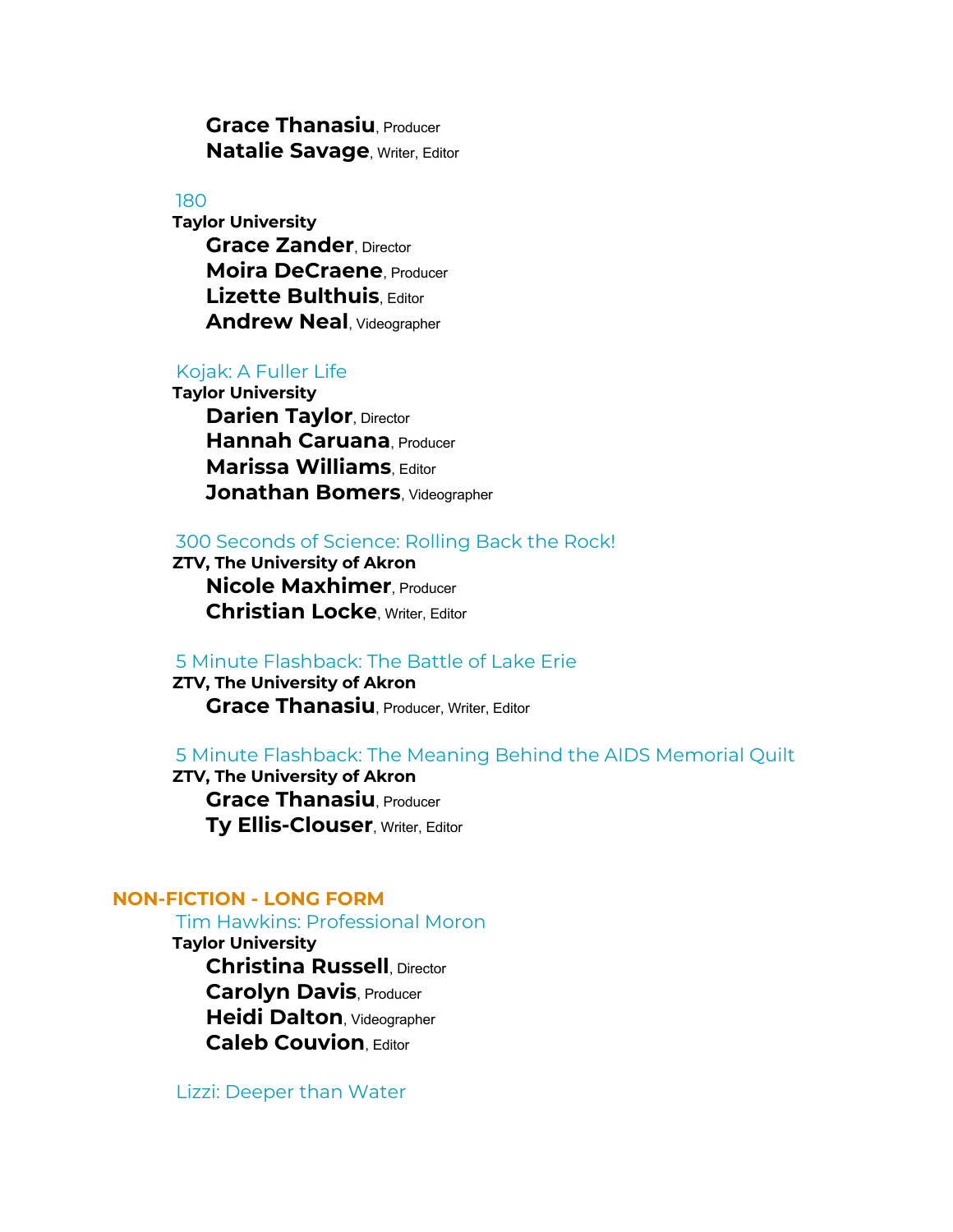**Taylor University Gabriel Burch**, Director / Videographer **Anna Rodman**, Producer **Luke Zobel**, Editor **Ethan Ochs**, Sound

#### Safe Haven

 **Taylor University Fatih Marsh**, Director **Franklin Snyder**, Producer **Abby Goebel**, Editor

#### Somos Holy Cross

 **Indiana University Media School Peter Lacopo**, Director, Editor **Frank Lacopo**, Assistant Director **Bryce Reif**, Creative Consultant

# Find Your Voice: The Music of Georgia Stitt

 **Anderson University**

 **Nathan Pullins**, Director **Megan Smith**, Assistant Director **Connor Carr**, Technical Director **Joshua Lane**, Shader **Caleb Spencer**, Audio **Sky Cramer**, Camera Operator **Leonardo Marrero**, Camera Operator **Roger Gibson**, Camera Operator **Jordan Bick**, Camera Operator **Caleb Anderson**, Camera Operator

## **MAGAZINE PROGRAM**

#### Class Cancelled: The Akron Zoo

 **ZTV, The University of Akron Michael Matthews**, Producer, Director **Sarah Minear**, Production Crew **Payton Burkhammer**, Production Crew **Dylan Bowe**, Production Crew **Alyssa Alexsonshk**, Production Crew **De'Abion Strozier**, Production Crew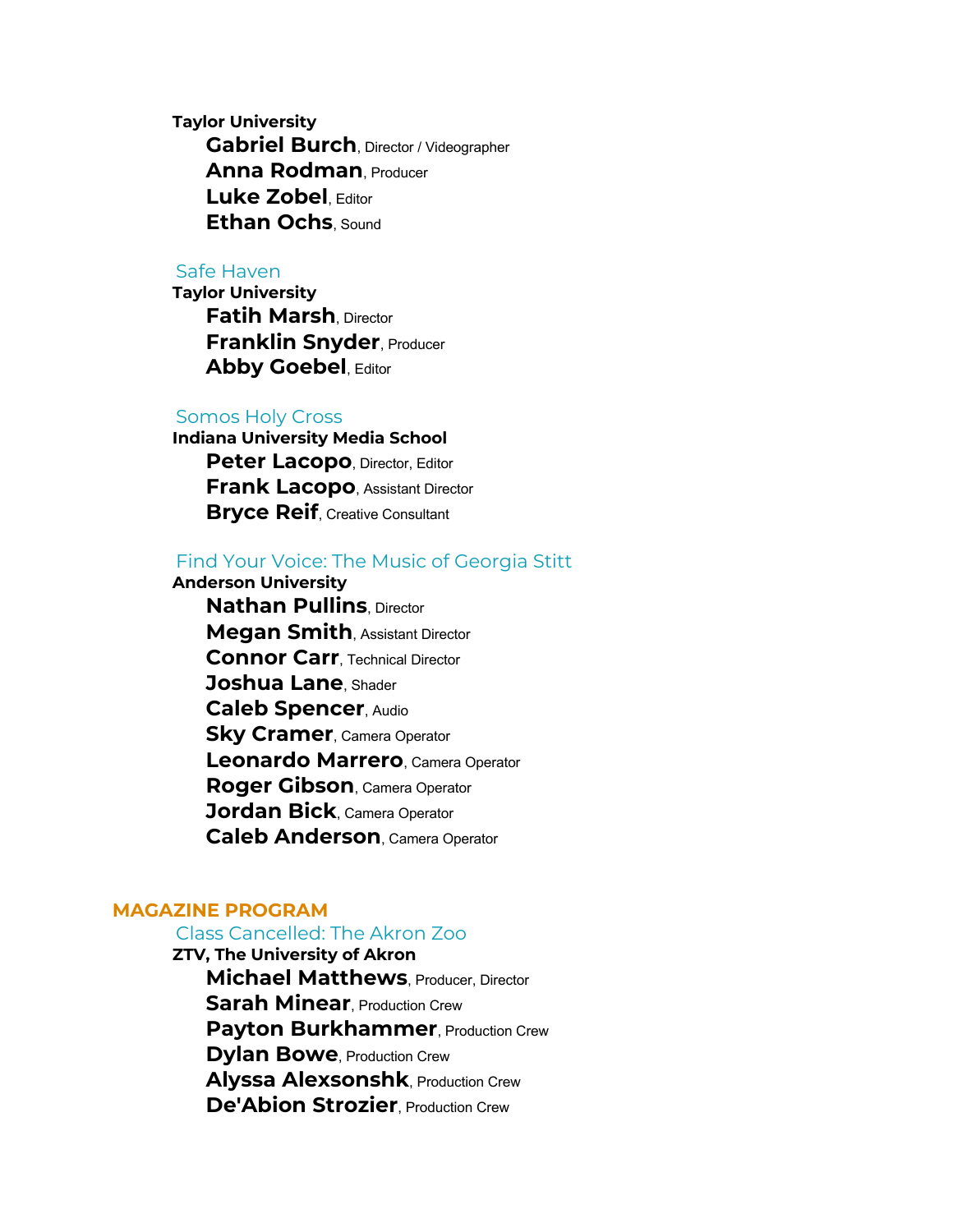Ball State Sports Link: Stories (December)

 **Ball State University Cameron Surdyk**, Producer **Sarah Akins**, Producer

## The Treehouse with Music Wizard Scott Wood

 **Huntington University Kevin Gorman**, Producer **Matt Foutz**, Director

#### **MUSIC VIDEO**

#### The Rock & Mineral Show

 **Indiana University Media School Lucas Anderson**, Director **Dominick Rivers**, Co-producer

#### Lowdown Live Sessions: "Dream Lover" - The Michael Weber Show

 **ZTV, The University of Akron Tanner Martin**, Producer, Editor **Kyle Timas**, Camera **Michael Matthews**, Camera **Owen Coldsnow**, Camera **Scott Kenimond, Lighting** 

#### Lowdown Live Sessions: "Can't See Eye to Eye" - The Michael Weber

#### Show

 **ZTV, The University of Akron Tanner Martin**, Producer, Editor **Kyle Timas**, Camera **Michael Matthews**, Camera **Owen Coldsnow**, Camera **Scott Kenimond, Lighting** 

# **FICTION - SHORT FORM**

#### **Captain**

 **Huntington University Jared Weber**, Writer/Director **Rachael Berggren**, Producer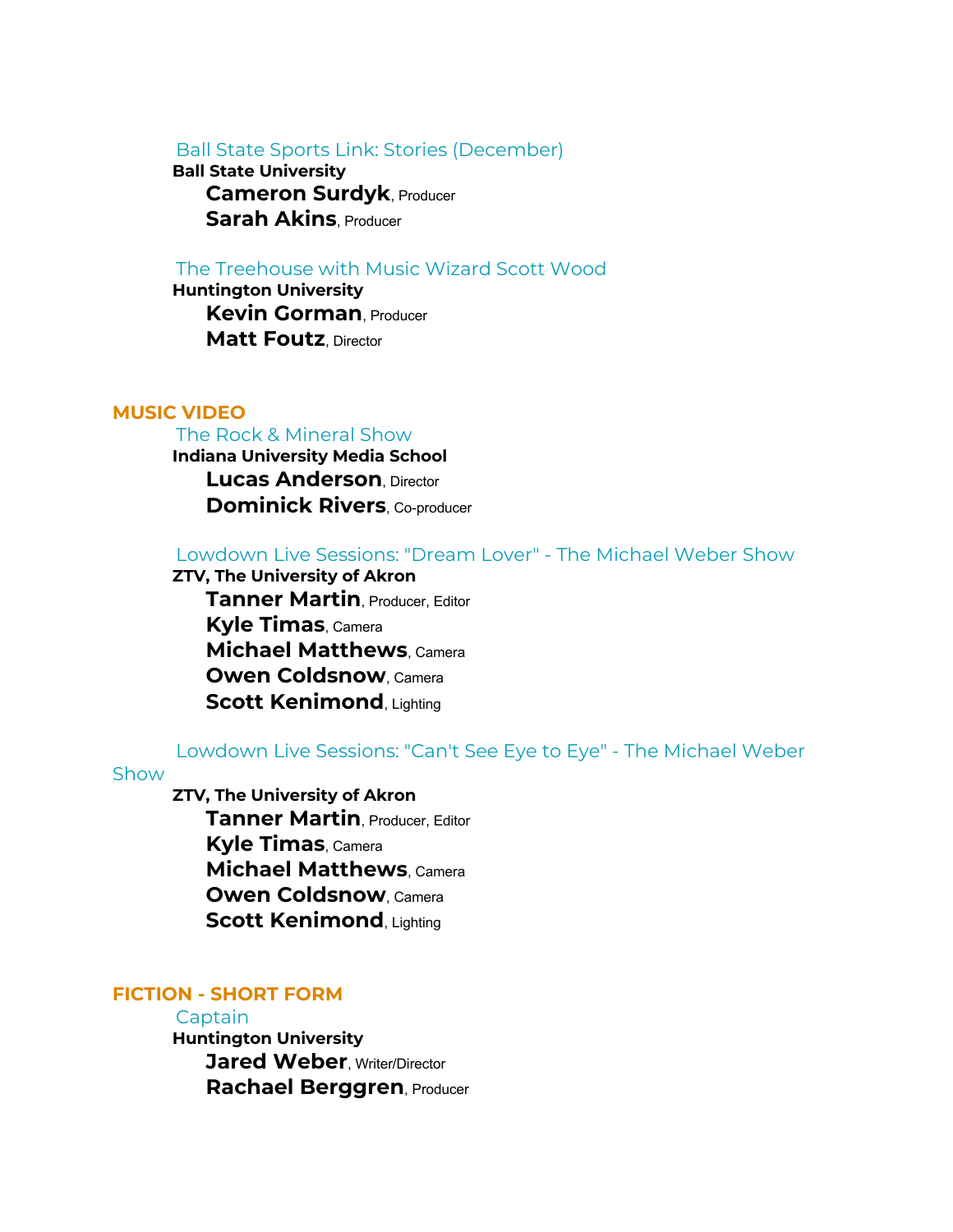#### The Jackalope

 **Huntington University Jenna Sackett**, Writer/Director **Katie Sell**, Producer

# **FICTION - LONG FORM**

Jack The Town and I

 **Taylor University Kendra Copeland**, Director **Beth Sluser**, Producer **Aidan Strite**, Videographer **Abby McCormic, Art Director Matthew Neu**, Sound

# The Accidental Grandson

 **Taylor University Paul Terzano**, Director / Sound **Matthew Brown**, Videographer / Editor **Nate Kowall**, Videographer **Josie Koontz**, Producer

## Science is for the Boys

 **Taylor University Tim Hudson**, Director **Natalie Baker**, Producer **Drew Dayton, Editor Carolina Quintana**, Art Director

#### Allegiant to None

 **ZTV, The University of Akron Dylan Bowe**, Director, Writer, Producer, Actor **Kyle Timas**, Co-writer, Production Crew, Actor **Jessica Rinke**, Co-writer, Production Crew, Actor **Brian Day, Production Crew, Actor Connor Vanmaele**, Production Crew, Actor **Elek Kitchen**, Production Crew, Actor Payton Burkhammer, Production Crew, Actor **Nicholas McFadden**, Production Crew, Actor **Michael Matthews**, Production Crew, Actor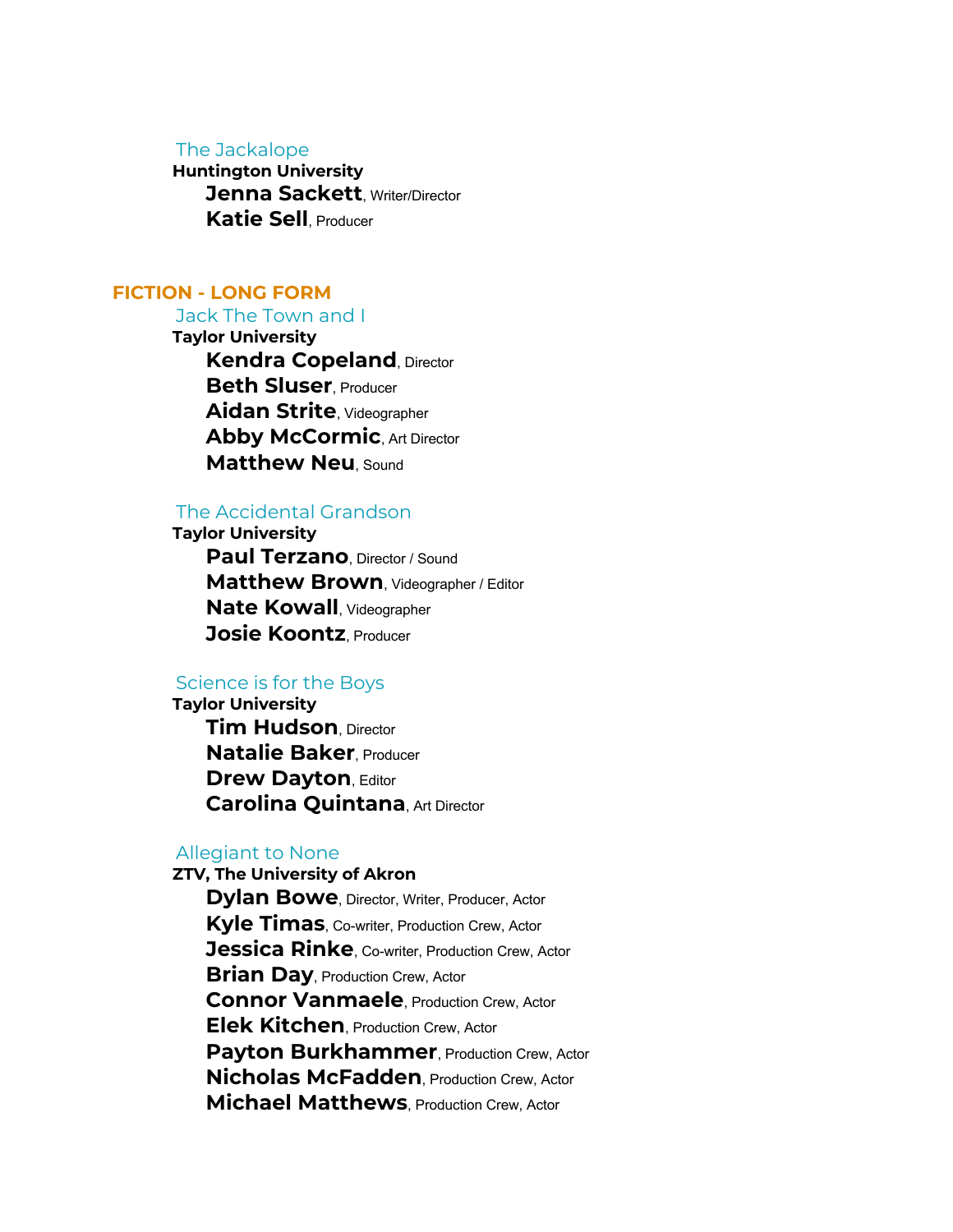**Caleb Morgan**, Production Crew, Actor **Joe Goodman**, Actor

Akron After Hours, The Best of Fall 2021

 **ZTV, The University of Akron**

 **Kyle Timas**, Producer **Brian Day**, Segment Producer **Connor Vanmaele**, Segment Producer **Andrew Kish**, Segment Producer **Michael Matthews**, Actor **Nicholas McFadden**, Actor **Grace Thanasiu**, Actor **Joe Goodman**, Actor **Dylan Bowe**, Actor

# **SPORTS STORY OR SEGMENT**

Ball State Sports Link: To Hell and Back (Maddox Tavernier)

 **Ball State University Ryan Klimcak**, Producer **Tristan Fluhr**, Producer

# Ball State Sports Link: Clayton Coll

 **Ball State University Peyton Monnell, Producer Baylen Hite**, Producer

# **SPORTS PROGRAM**

## The ZTV Sports Report

 **ZTV, The University of Akron Danté Tolsdorf**, Producer, Co-host **Nikko Weathers**, Host, Segment Producer **Max Erisey**, Segment Producer, Technical Director **Andrew Youngdahl**, Segment Producer, Floor Director **Michael Matthews**, Co-host

Ball State Sports Link: Gameday LIVE (Homecoming vs. Miami)

 **Ball State University Charlie Hammock**, Producer **Dennis Collier**, Producer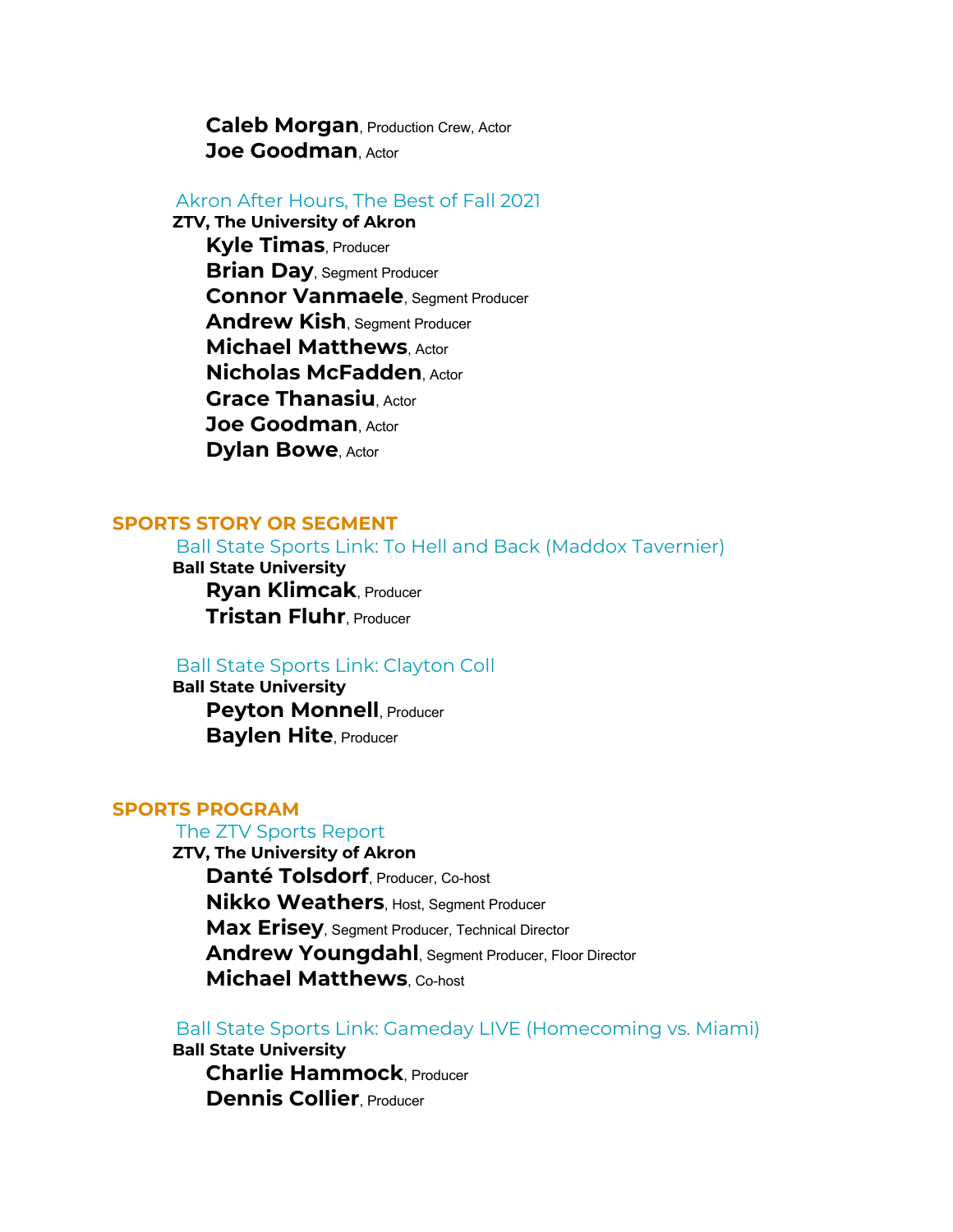# **Hudson French**, Host

# **LIVE SPORTING EVENT/GAME**

HU Basketball vs. Indiana Wesleyan

 **Huntington University Dylan Herring, Director Miranda Gust**, Producer

#### Ball State Sports Link: Women's Volleyball vs. NIU

 **Ball State University Sarah Akins**, Producer **Cameron Surdyk**, Director

# **COMMERCIAL**

Upland Area Greenways Association Promo

 **Taylor University Ryne Krall**, Producer **Kin Yat Yeung**, Assistant Producer, Audio **Luke Schneider**, Editor **Jake Nichols**, Director

## Mtn Dew Kickstart Commercial

 **Bowling Green State University Cameron Brian Salco**, Producer, Videographer, Editor

## World Ocean Day - Ft. Wayne Children's Zoo

 **Huntington University Syndi Wolpert**, Animator **Nicholas Robinson**, Animator **Matthew Raman**, Animator

# Ball State Sports Link: 2021-22 Women's Basketball Creative Intro

 **Ball State University Aaliyah Primm**, Producer

# **ANIMATION/GRAPHICS/SPECIAL EFFECTS**

Chloe Jacobson-Eitniear and Sean Eitniear - Cupidella - Animation

 **Huntington University Chloe Jacobson-Eitniear**, Animator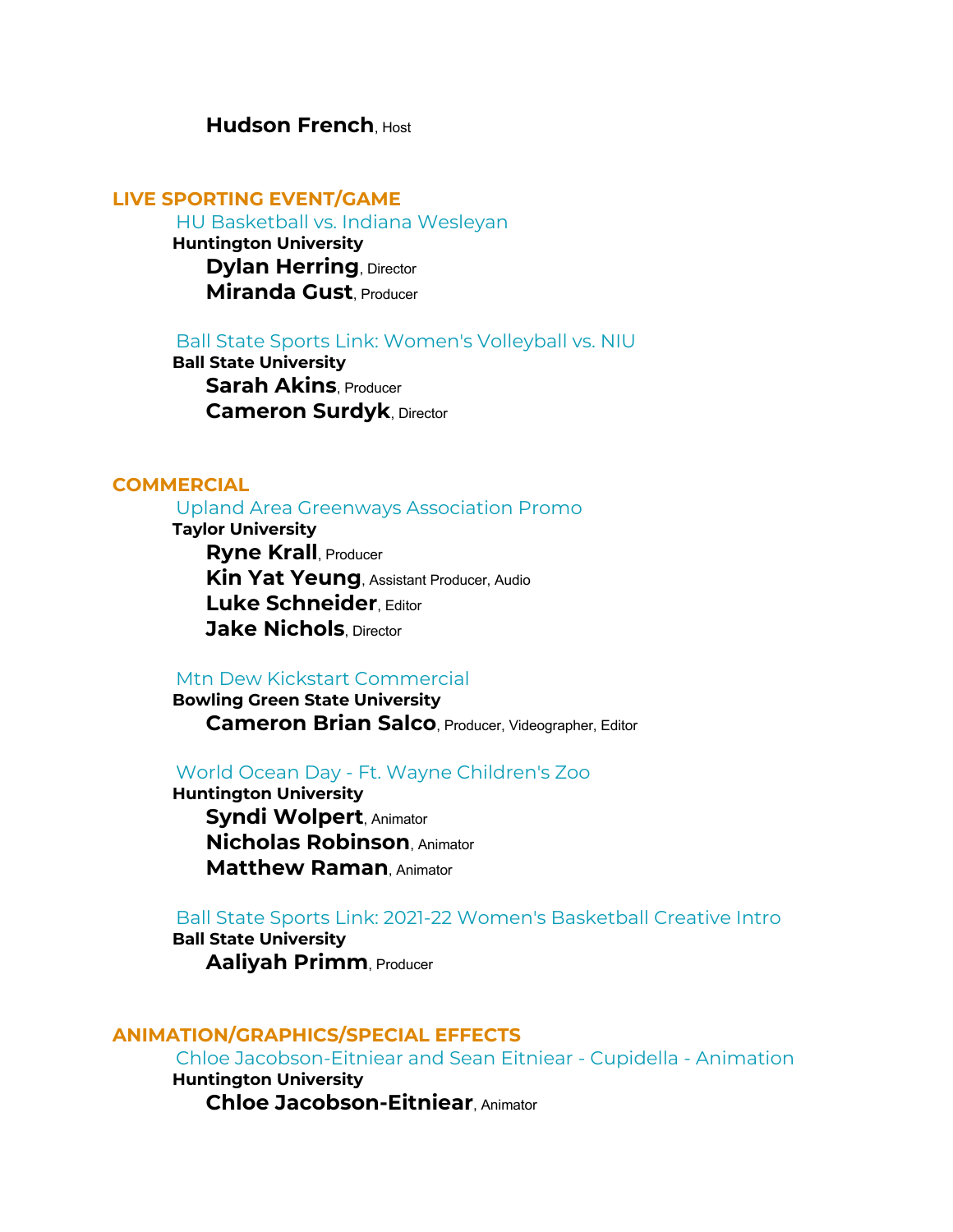# Mireille Rhodes Visual Effects Craft

 **Huntington University Mireille Rhodes**, VFX Supervisor/Editor

# Kayla Knop & Brady Doorn - Toho - Animation

 **Huntington University Kayla Knop**, Animator

# **AUDIO/SOUND**

 Homefront  **Taylor University Luisa Dugan**, Sound

#### Lizzi: Deeper than Water

 **Taylor University Ethan Ochs**, Sound

## **DIRECTOR**

 Kojak: A Fuller Life  **Taylor University Darien Taylor, Director** 

#### Lizzi: Deeper than Water

 **Taylor University Gabe Burch**, Director

## Carlos Hermosillo - Directing

 **Huntington University Carlos Hermosillo**, Director

#### **EDITOR**

 LIzzi: Deeper than Water  **Taylor University Luke Zobel**, Editor

#### Kojak: A Fuller Life

 **Taylor University Marissa Williams**, Editor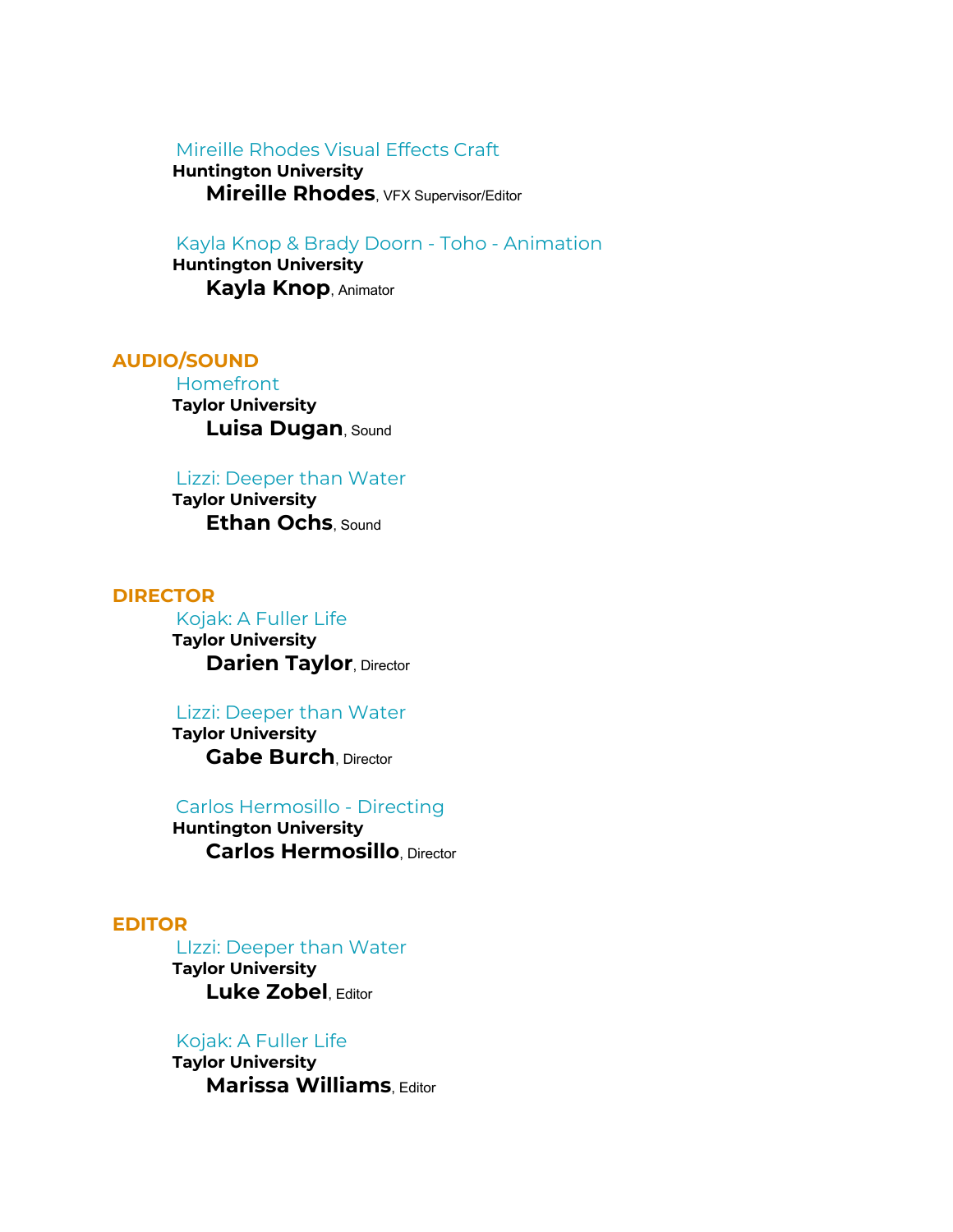#### Safe Haven

 **Taylor University Abby Goebel**, Editor

The Accidental Grandson

 **Taylor University Matt Brown And Nate Kowall, Editor** 

# **PHOTOGRAPHER**

 About A Motel  **Taylor University Jeffrey Ogden**, Director Of Photography

## Last Night on Earth

 **Indiana University Media School Xindong Yu**, Director, Photography

## Homefront

 **Taylor University Josiah Croasdell**, Director Of Photography

#### Lizzi: Deeper than Water

 **Taylor University Gabe Burch**, Director Of Photography

# **TALENT - NEWS OR SPORTS**

ZTV Sports Report: Nikko Weathers

 **ZTV, The University of Akron Nikko Weathers**, Host

#### Ball State Sports Link: Hudson French - Talent

 **Ball State University Hudson French**, Talent

## **TALENT - PERFORMER**

Brody Bowman Talent Performer

 **Huntington University Brody Bowman**, Actor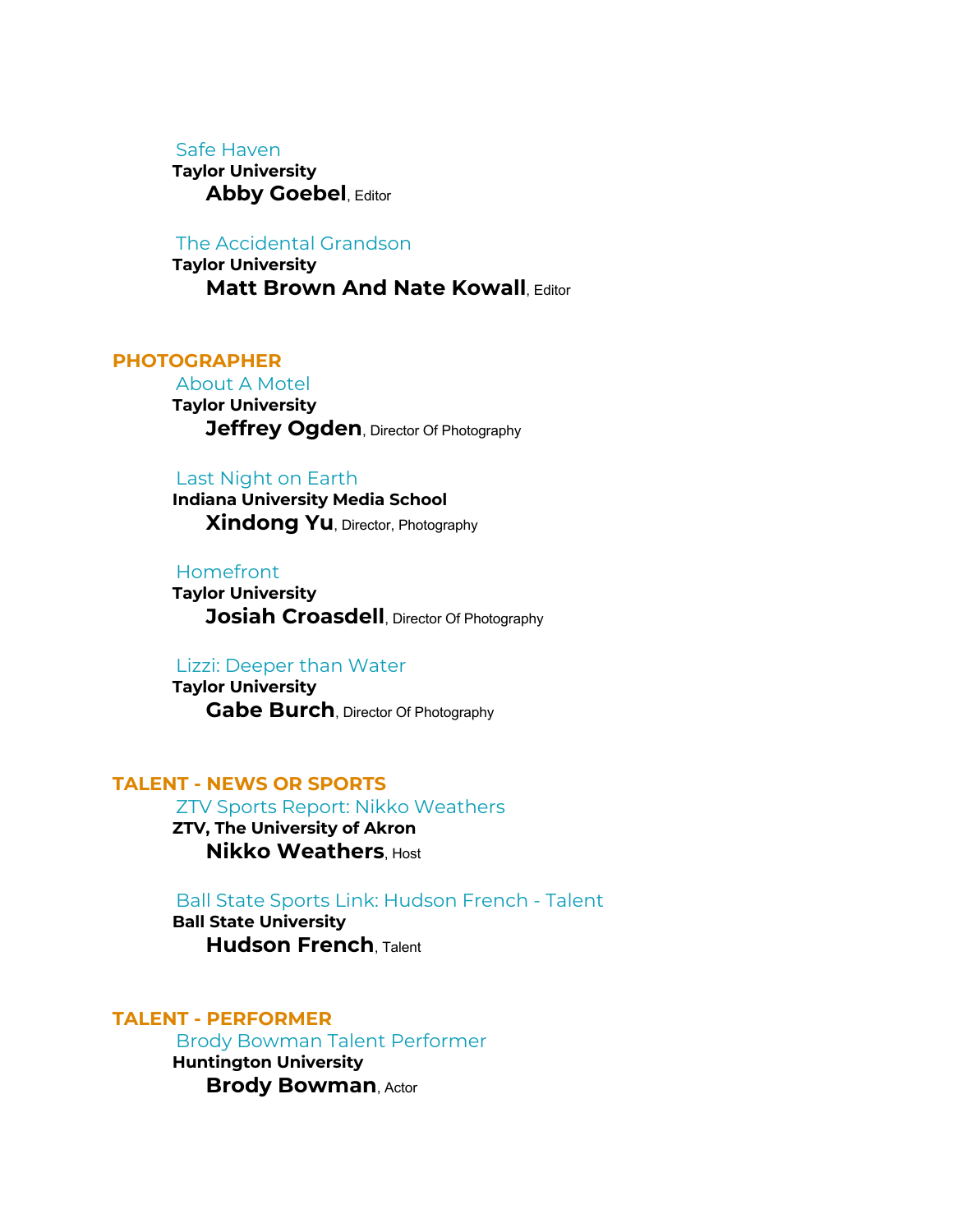#### Brian Day: Allegiant to None

 **ZTV, The University of Akron Brian Day**, Actor

# **NEWSCAST**

# NCtv Now - Episode 1

 **North Canton City Schools Lindsey Crawford**, On-Air Talent **Siena Pilati**, On-Air Talent **Briann Kline**, On-Air Talent **Tommy Smart**, On-Air Talent **Sal Granito**, Producer **Ava Streb**, Producer **Brooklyn Griffiths, Producer Brynn Boylan**, Producer **Abby Auman**, Producer **Zoe Fassnacht**, Producer

## Studio 415

 **Carroll High School Carroll High School RTV2 Class**, Class

## Tiger News Broadcast

 **WHS-TV Ohio / Massillon Washington High School Brayden Geier, Director Kalix Collins**, Producer **Mackenzie Begert**, News Anchor **Robert Fraelich**, News Anchor

## **NEWS REPORT - SERIOUS NEWS**

#### Dying Trees

 **Carroll High School Alana Butts**, Videographer/Editor **Allen Sizemore**, Reporter/Editor

## Mask Mandate

 **Carroll High School Hudson Zahm**, Reporter/Editor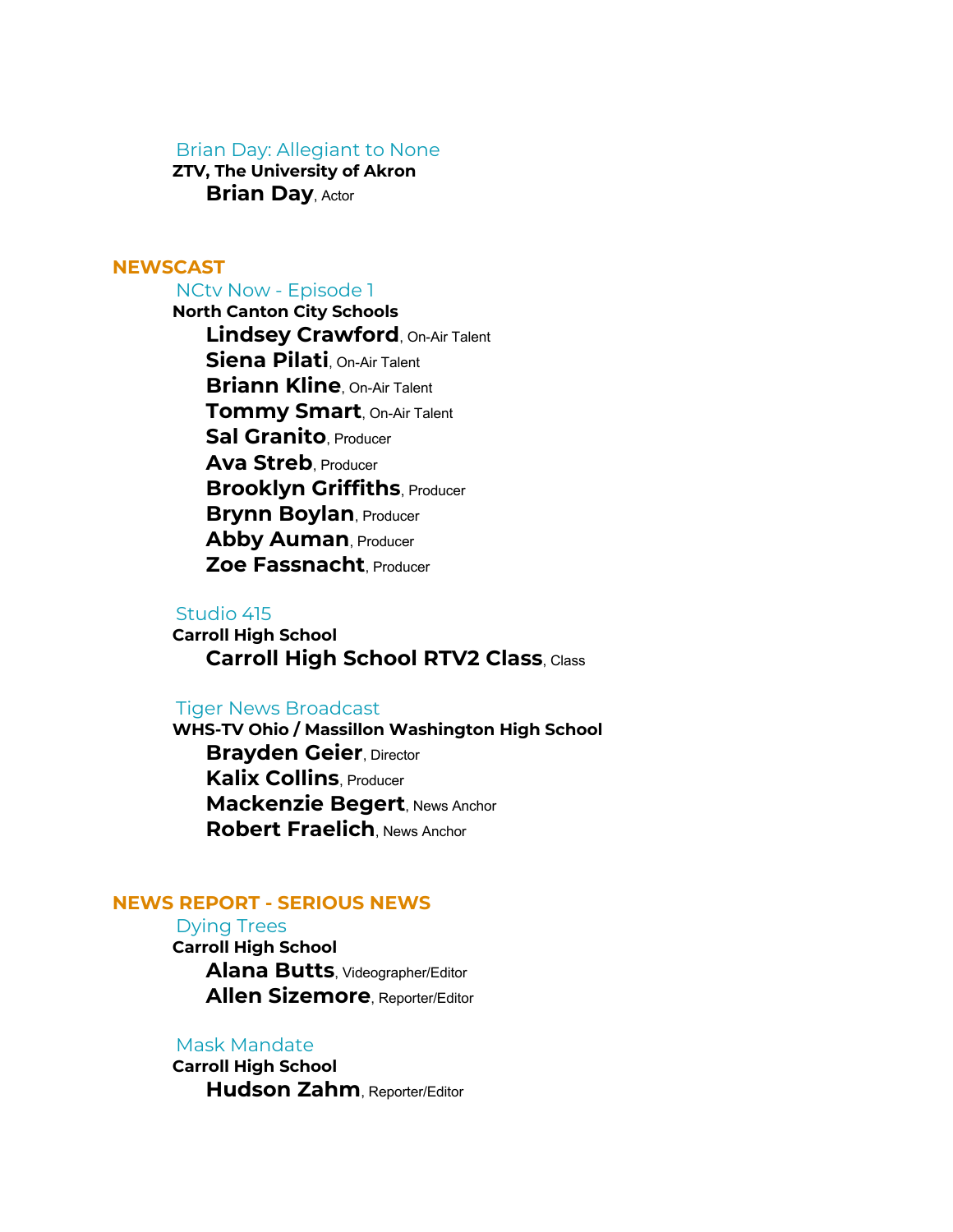## **Ryan Pasche**, Videographer/Editor

Mask Lawsuit

 **Carroll High School Stella Brewer-Vartanian**, Reporter/Editor **Hudson Zahm**, Videographer/Editor

## **NON-FICTION - LONG FORM**

Phasmaphobes - Metamora

 **Carroll High School Evan Buschman**, Reporter/Editor **JP Susantio**, Videographer **Allen Sizemore**, Videographer **Michael Kane**, Videographer

## **MAGAZINE PROGRAM**

 Accent TV Show  **WHS-TV Ohio / Massillon Washington High School Vanessa Jarrard**, Crew Member **Aaron Joy**, Crew Member **Willie Buchanon**, Crew Member **Royce Charney**, Crew Member **Zach Hamilton**, Crew Member **Aidan Hookey**, Crew Member **Savannah Kennedy, Crew Member Te'Jamere Nash**, Crew Member **Lillian Perry**, Crew Member **Andre' Pullin**, Crew Member **Alex Wallace**, Crew Member **Max Wertman**, Crew Member **Mia Woods**, Crew Member **Rachel Wuske**, Crew Member

#### **MUSIC VIDEO**

# My Pretty Little Cell

 **Carroll High School Zoi Garwood**, Videographer/Editor **Alex Marsee**, Videographer/Editor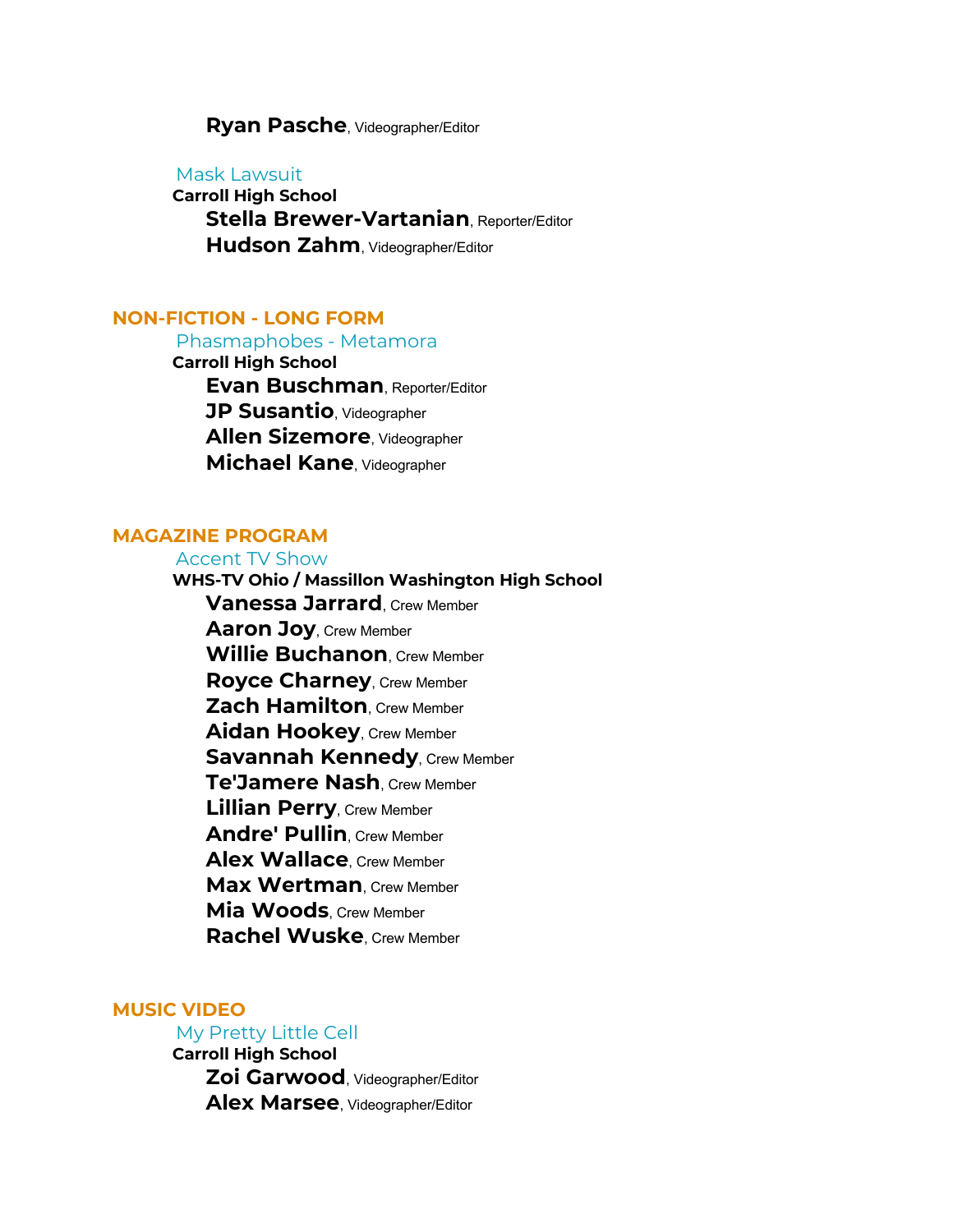## Running From The Dark

 **Carroll High School**

**Etta Horton**, Videographer/Editor

## A Hymn

 **Carroll High School Evan Buschman**, Videographer/Editor

# **FICTION - SHORT FORM**

Killer Kubo Movie Trailer

 **WHS-TV Ohio / Massillon Washington High School Brayden Geier**, Content Creator **Katelyn Allen, Content Creator Matthew Gingras**, Actor **Evan Shepard**, Actor **Cadyn Sheegog**, Actor **Hannah Hoover**, Actor

#### "What if..."

 **North Canton City Schools Matt Auman**, Producer **Anthony Bacopoulos, Producer Tobey Boughman**, Producer **Thomas Weitzel**, Producer

#### Actor

 **Carroll High School Alana Butts**, Videographer/Editor

## School House Adventures

 **WHS-TV Ohio / Massillon Washington High School Rachel Wuske**, Director **Zach Hamilton**, Editor

## Isolation

 **Carmel High School Elsa Bray**, Student Producer

# **LIVE SPORTING EVENT/GAME**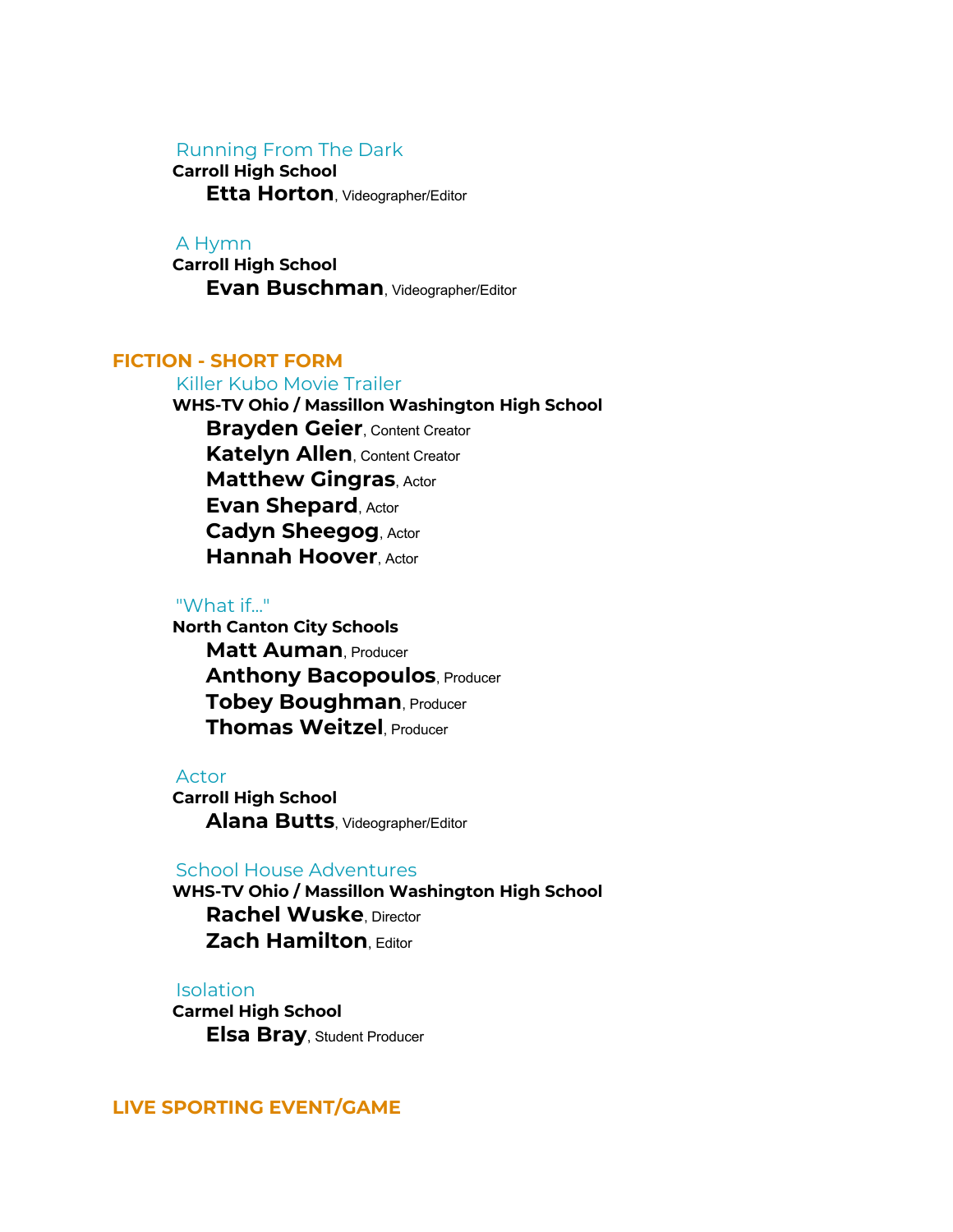Massillon Tigers vs. Canton McKinley Bulldogs 2021

 **WHS-TV Ohio / Massillon Washington High School Willie Buchanon**, Crew Member **Royce Charney**, Crew Member **Xavier Geisinger**, Crew Member **Zach Hamilton**, Announcer **Vanessa Jarrard**, Crew Member **Savannah Kennedy, Crew Member Lillian Perry**, Crew Member **Andre' Pullin**, Crew Member **Alex Wallace**, Crew Member **Max Wertman**, Crew Member **Mia Woods**, Crew Member **Rachel Wuske**, Announcer

# **COMMERCIAL**

# Athletic Facility Plan

 **North Canton City Schools Tanner Jones**, Producer **Anthony Bacopoulos, Producer Josh Hoehn**, Producer

# Career Tech Promo

 **North Canton City Schools Anthony Bacopoulos, Producer** 

Amherst Comets vs. Vermilion for the Oar

 **Marion L. Steele High School Gabbie Brown**, Reporter

#### "Your" Pizza Shop TV Commercial

 **WHS-TV Ohio / Massillon Washington High School Max Wertman, Director Savannah Kennedy**, Editor

CATEGORY #C-01

#### **NEWSCAST**

There are no nominees in this category CATEGORY #C-04

# **MULTIMEDIA JOURNALIST**

There are no nominees in this category